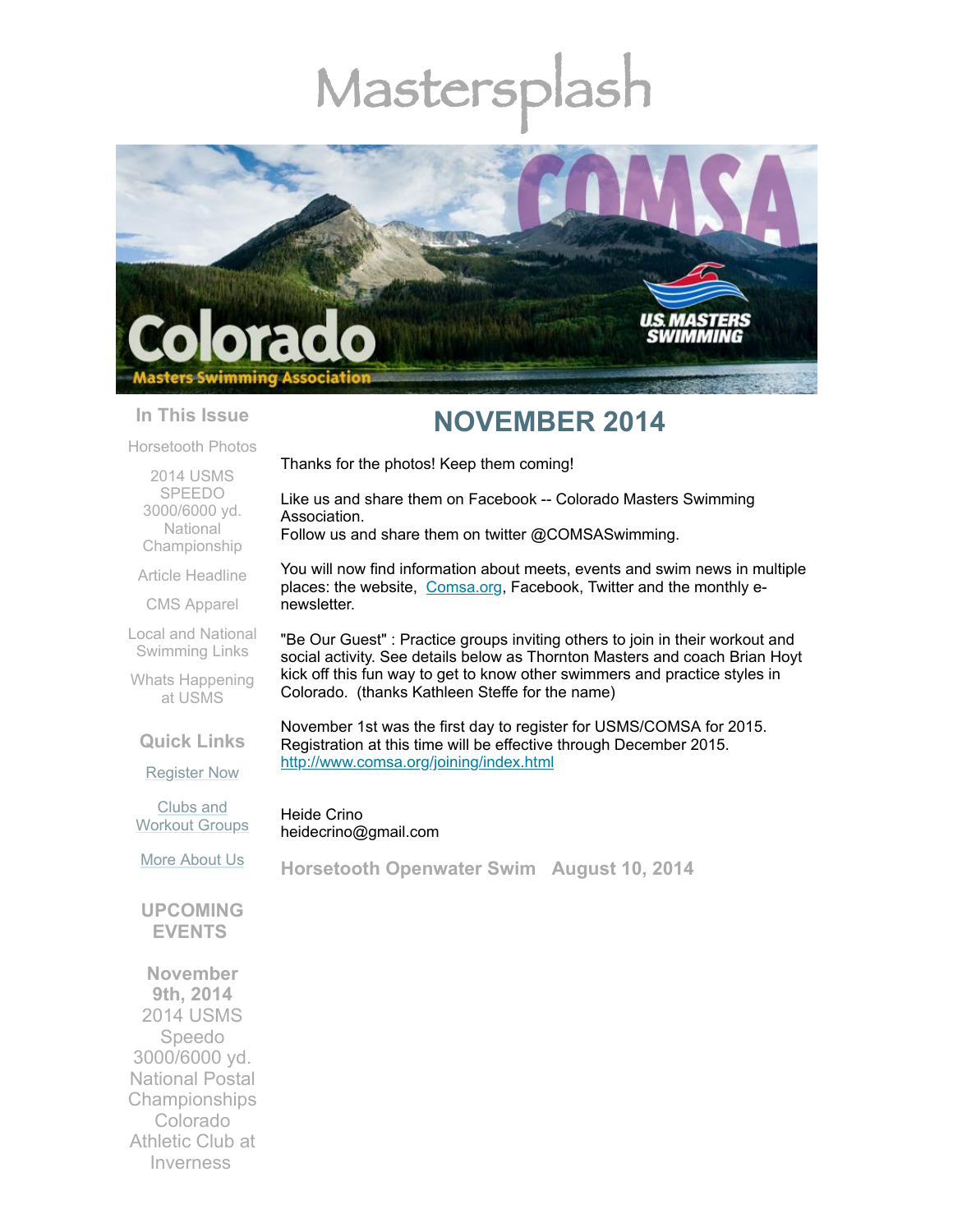event info and [registration](http://www.comsa.org/events/2014%20pool/2014%20USMS%20Speedo%203000.pdf)

**November 15, 2014** 8th Annual Nash Splash VMAC Thornton, CO meet info and [registration](http://www.comsa.org/events/2014%20pool/2014NashSplash.pdf)

**December 13, 2014** The DAC Short Course Meters Championship Denver Athletic **Club** Denver, CO meet info and [registration](http://www.comsa.org/events/2014%20pool/2014DACSCMChampionship.pdf)

> SAVE THE DATE

**February 3, 2015 Mastering Masters [Registration](https://www.clubassistant.com/club/clinics.cfm?c=1279)** 

**March 27-29, 2015** Colorado Masters State Meet VMAC Thornton, CO

More [Information](http://www.comsa.org/)

**Ongoing Events**

**2014 Nike Go the Distance [event](http://www.usms.org/fitness/content/gothedistance) info**

 **2014 Check Off Challenge event info and [registration](http://www.usms.org/fitness/content/checkoff)**



I talked my dear friend and fellow swim lover Julia Rezabeck, from Virginia, to join me this year at the Horsetooth Openwater Swim (Aug. 10). She'd never swam OW. The day was simply magnificent and we both rocked it! (in our own way):) Lisa Harris (I'm in the red goggles)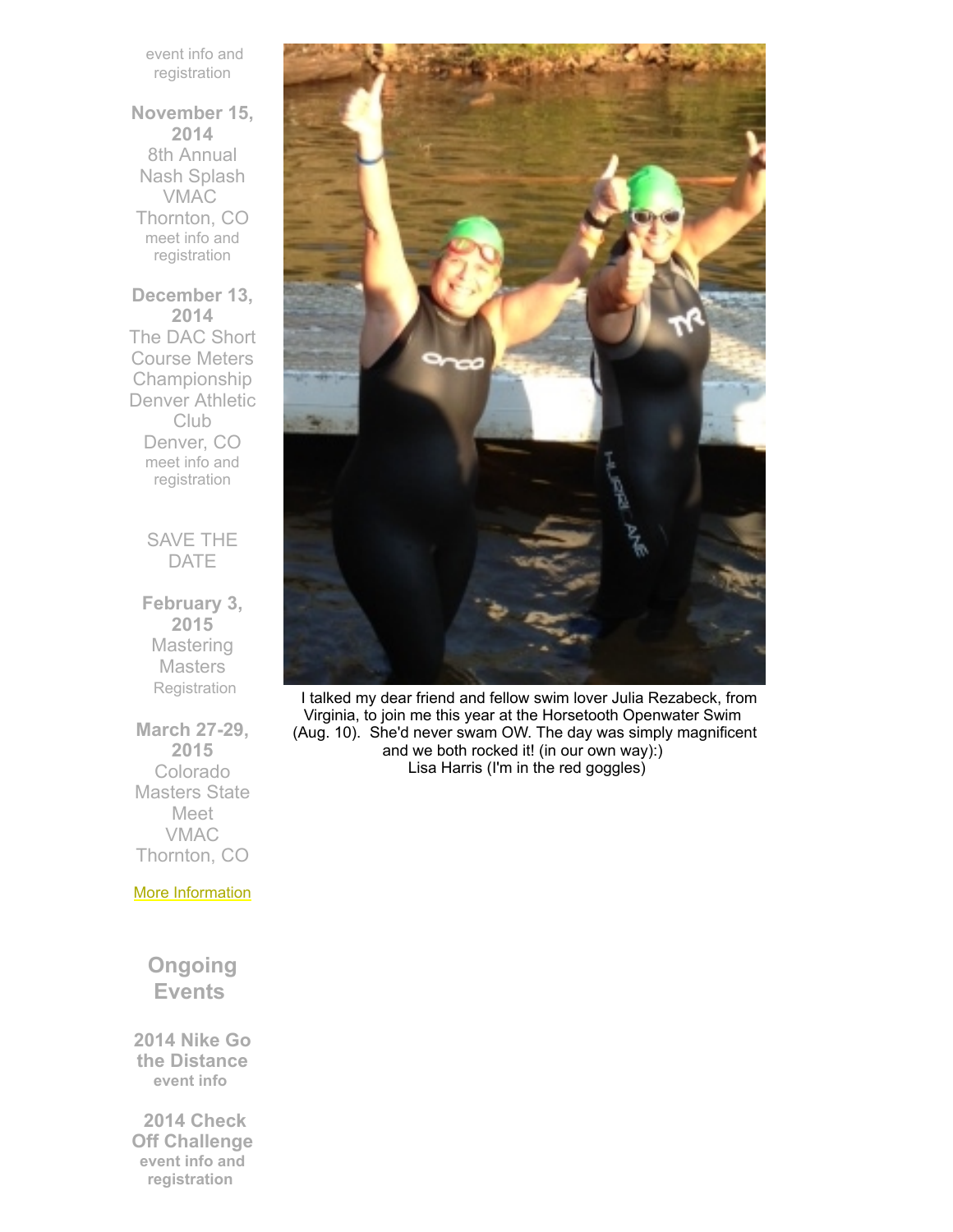



Horsetooth

<span id="page-2-0"></span>**2014 USMS SPEEDO 3000/6000 yd. National Postal Championship November 9th 7:00 am**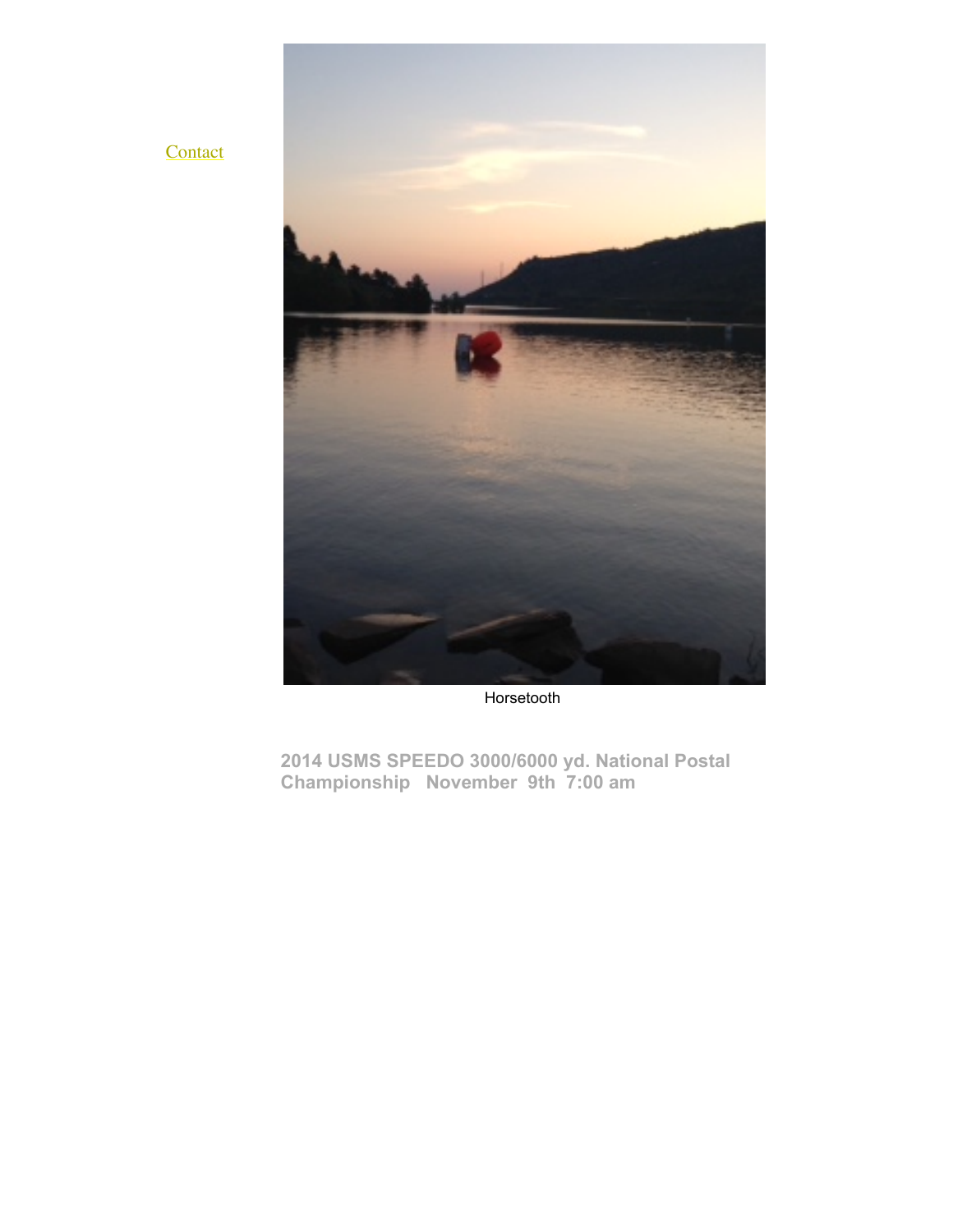

#### **The Next 2014 USMS Speedo 3000/6000 yd. National Postal Championship Swim: November 9th, 7:00 am Colorado Athletic Club at Inverness**

Fall is definitely in the air, the leaves are changing color, Football Season has officially started and most outdoor pools have closed. In keeping with tradition, it must be time to swim the last 2 events in the USMS Speedo National ePostal Series! Yes indeed sports fans, the 2014 USMS Speedo 3000/6000 yd. ePostal National Championships have begun! The objective is to swim 3000 or 6000 yards OR meters in its entirety between September 15th and November 15th. Upon completion, you officially enter your final time and splits with the Host Team, Centeral Oregon Masters, and see how you compare to swimmers all over the Country! Whether you swim for fun, fitness or competition, you will feel accomplished! In addition, if you participate, you will receive our very own Colorado Goes Postal Swim Cap.

We are very fortunate here in Colorado to have COMSA Sponsor two opportunities to participate in either or both 3000 or 6000 yd/meter swims!. Therefore, you are only responsible for paying the online entry fee when you submit your results. We are even more fortunate this year because we can swim either distance as a group, outside at Colorado Athletic Club at Inverness! (374 Inverness Pkwy, Englewood, 80112). The date is Sunday, November 9th, starting at 7:00 am sharp! Please arrive early.

It's easy! All you need to do is e-mail [nicolevanderpoel@msn.com](mailto:nicolevanderpoel@msn.com) to reserve your lane on either or both dates, bring a counter/verifier person with you to take your splits/verify finish, enter your results online and list CMS as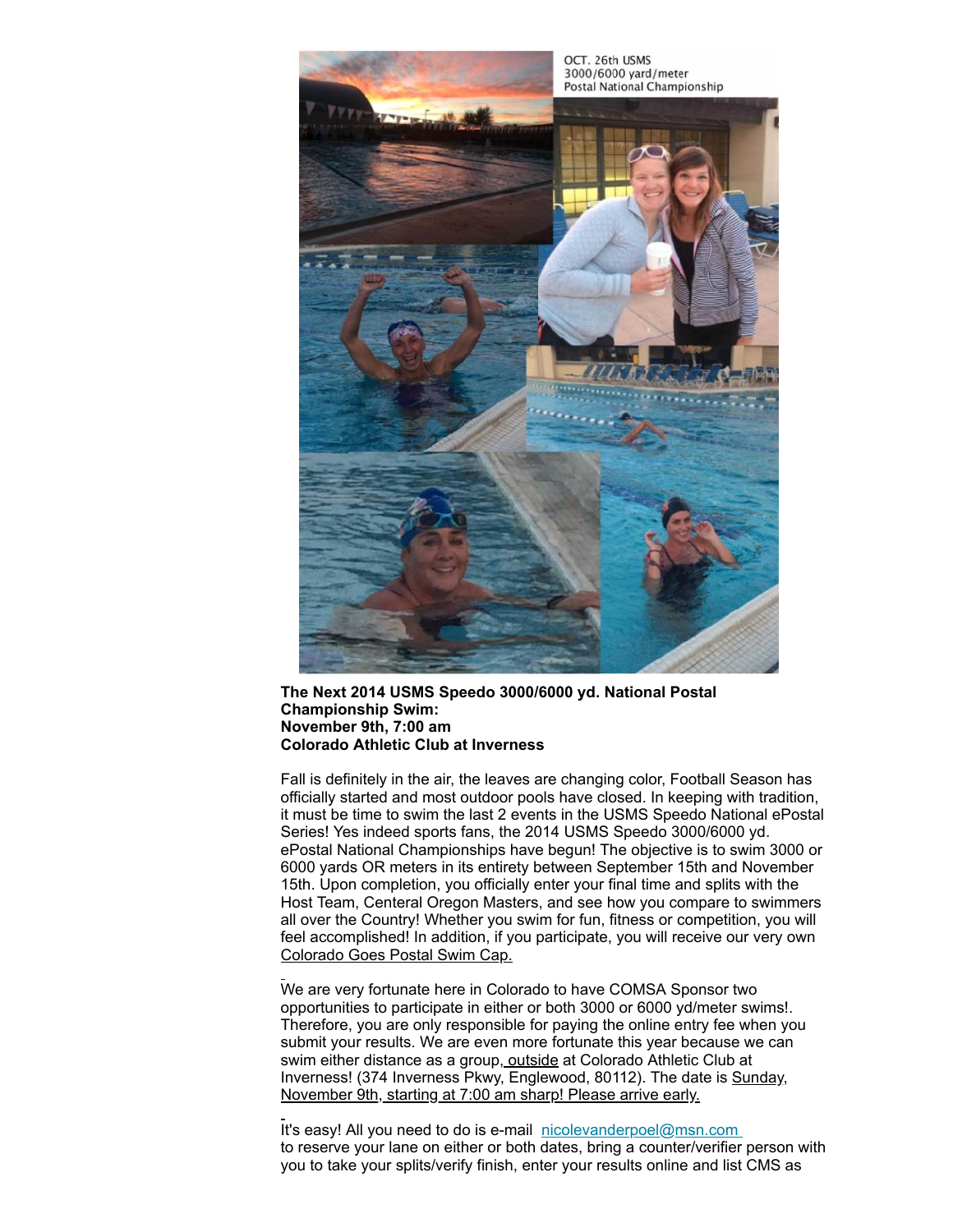your team! You will share a lane, side by side as no circle swimming is allowed. Clip Boards, split sheets, pencils, stop watches and entry information will be provided! Come on Colorado Swimmers, challenge yourselves and a friend to swim either or both the 2014 USMS Speedo 3000/6000 yd. or meter ePostal National Championships!! Let's show the rest of the country how Colorado Masters Swimmers GO" POSTAL at Altitude!

Nicole Vanderpoel, COMSA Long Distance Pool Chair

## <span id="page-4-0"></span>**Be Our Guest**..

**Thornton Masters December 7, 2014 8:30 am** 



Thornton Masters, coached by Brian Hoyt, invite you to Be Their Guest Sunday, December 7, 2014. Veterans Memorial Aquatic Center. A fun and "interesting" practice will begin at 8:30 am. Thornton Masters will feed you breakfast afterwards. There will be a \$5 drop in fee collected by Brian that day.

Please RSVP for an accurate breakfast head count to **[bkhoyt@gmail.com](mailto:bkhoyt@gmail.com)** 

## <span id="page-4-1"></span>**CMS Apparel**

Colorado Masters apparel is now available through the Swim Team Store website. Long and short sleeve tee shirts and hoodies are available in black or white. Shorts and swim suits are in black only. Colors are all shown in black, the white choice is available once item is clicked on. All items have the Colorado Masters Swimming logo from this year as seen above. Purchase your apparel now and have items shipped directly to you.



[http://www.thelifeguardstore.com/lgsteams/productcart/pc/viewCategories.asp?](http://www.thelifeguardstore.com/lgsteams/productcart/pc/viewCategories.asp?idCategory=2980&idAffiliate=677) idCategory=2980&idAffiliate=677

username: colorado password: masters

<span id="page-4-2"></span>**Local and National Swimming Links**

<http://usopenwaterswimming.org/>

Breadbasket Zone <http://www.iowamasters.org/>